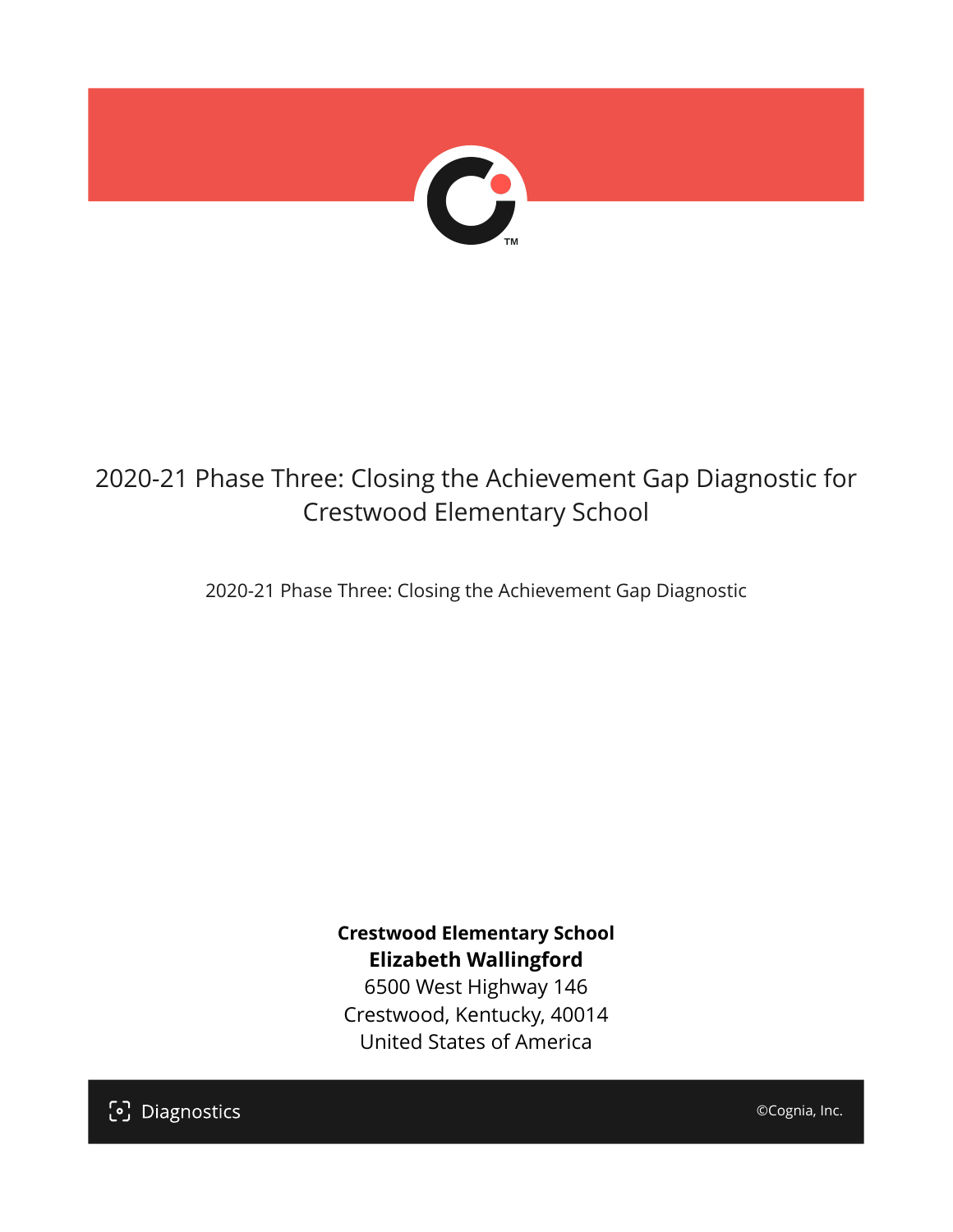#### **Table of Contents**

| 2020-21 Phase Three: Closing the Achievement Gap Diagnostic |  |
|-------------------------------------------------------------|--|
| I. Achievement Gap Group Identification                     |  |
| II. Achievement Gap Analysis                                |  |
| III. Planning the Work                                      |  |
| <b>Attachment Summary</b>                                   |  |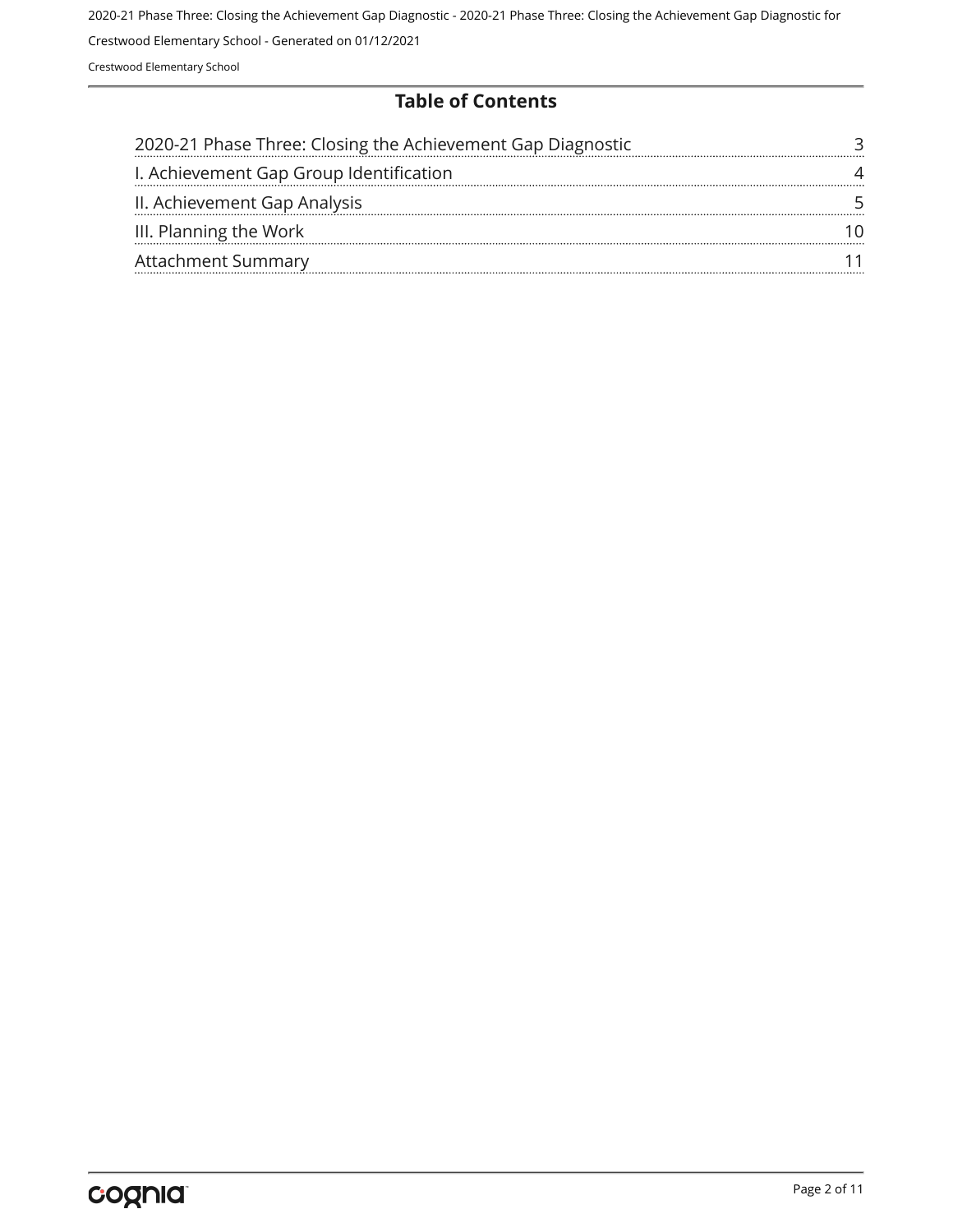Crestwood Elementary School

## <span id="page-2-0"></span>**2020-21 Phase Three: Closing the Achievement Gap Diagnostic**

The **Closing the Achievement Gap Report** is required by KRS 158.649, which requires the school-based decision making council, or the principal if no council exists to set the school's targets for eliminating any achievement gap. The targets should be established with input from parents, faculty, and staff and submitted to the superintendent for consideration and the local board of education for adoption.

In addition to being a legal mandate, the Closing the Achievement Gap Report is also a vital component of the continuous improvement process. The report is designed to underscore a school's trend data (i.e. two-year window) relating to its individual gap groups. Upon completion of the **Closing the Achievement Gap Report**, schools will have already engaged in a significant piece of school improvement work by intentionally focusing on the gaps that exist among its underserved student populations.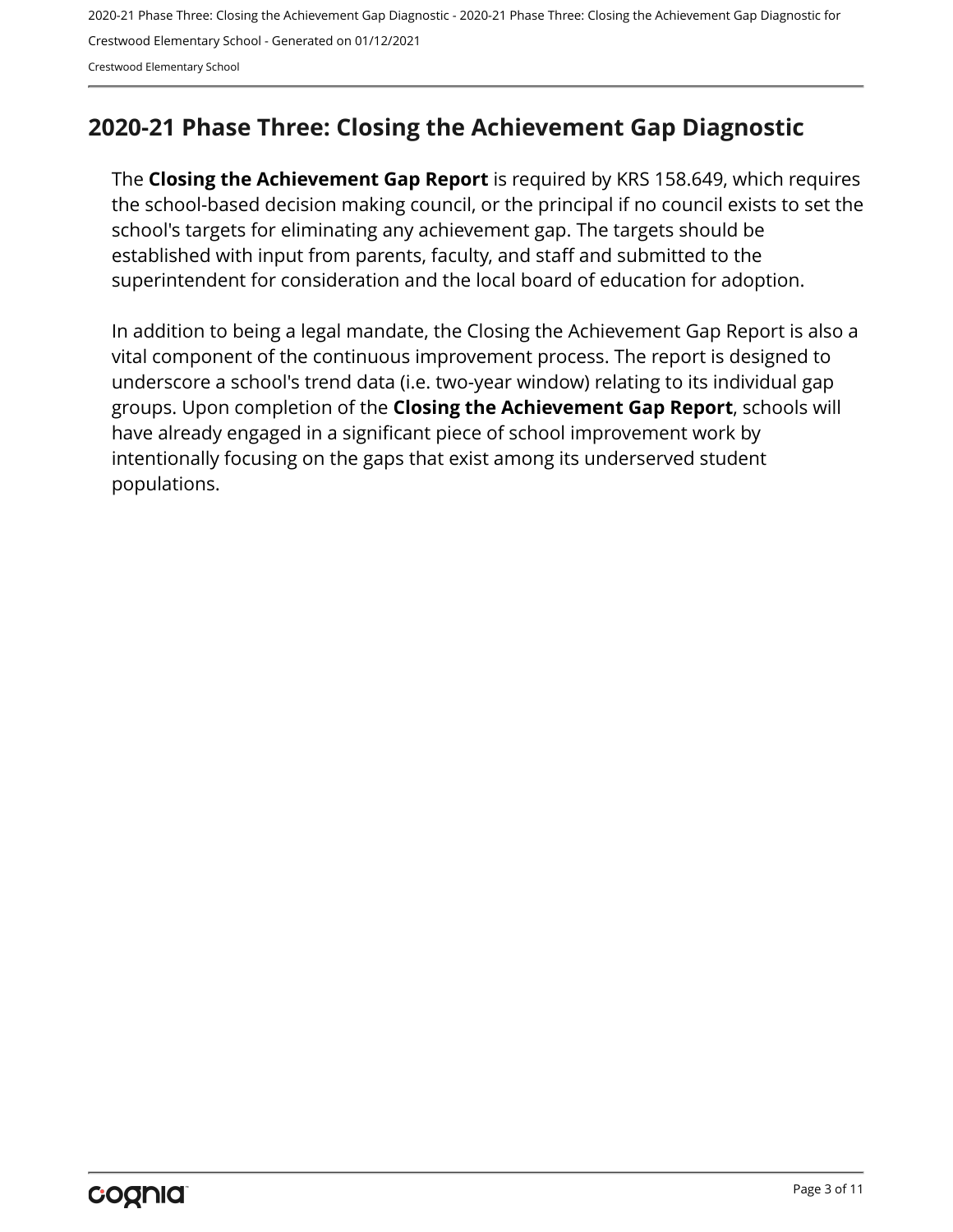Crestwood Elementary School

## <span id="page-3-0"></span>**I. Achievement Gap Group Identification**

Schools should use a variety of measures and analysis to conduct its annual Closing the Achievement Gap Report pursuant to KRS 158.649.

. Complete the [Achievement Gap Group spreadsheet a](https://drive.google.com/file/d/0B7A6n8V1dmUOWFNKY2dSTTFibjA/view?usp=sharing)nd attach it.

See the attached spreadsheet

#### **ATTACHMENTS**

**Attachment Name**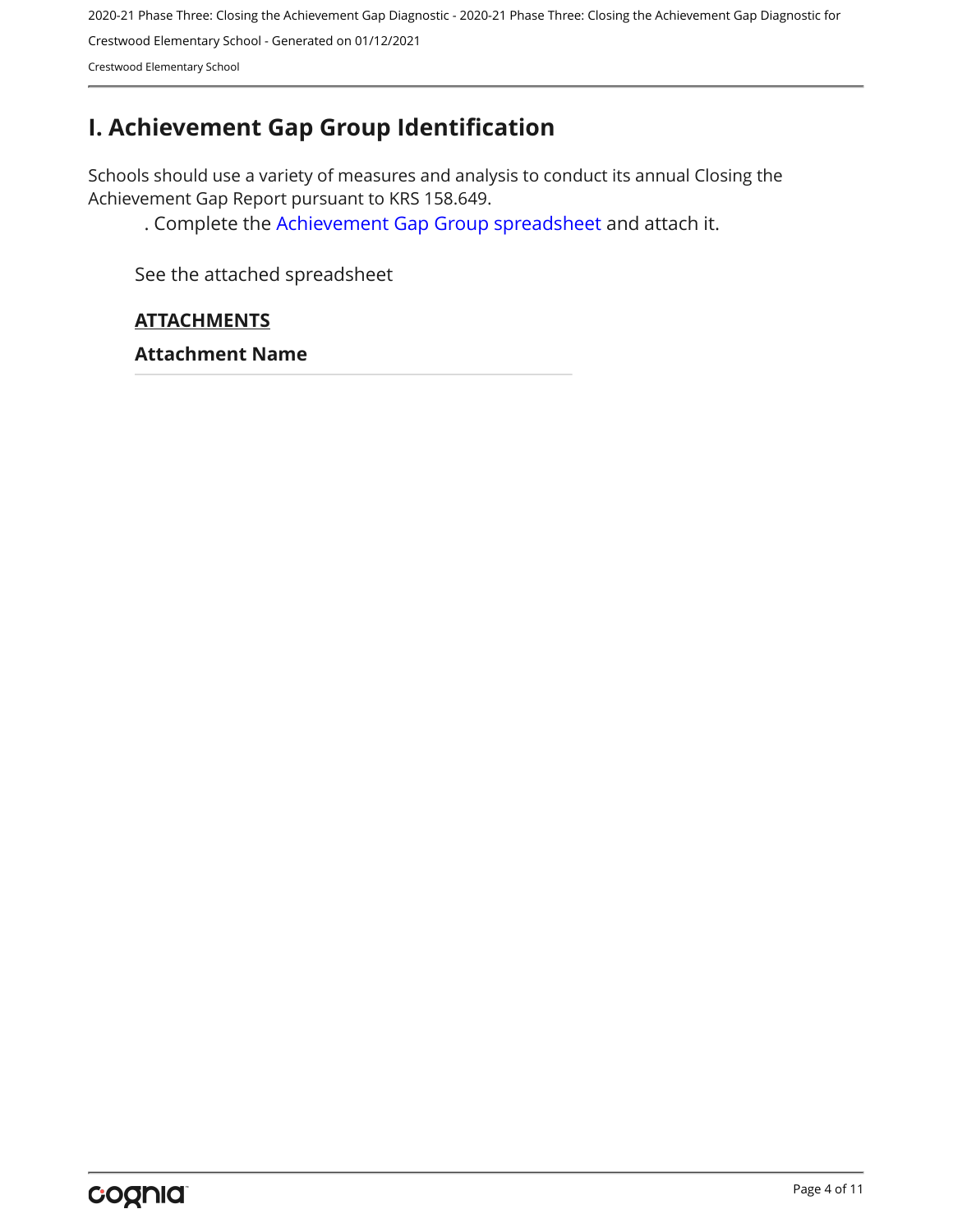Crestwood Elementary School

## <span id="page-4-0"></span>**II. Achievement Gap Analysis**

A. Describe the school's climate and culture as they relate to its achievement gap population.

Following the PLC model, teachers have ownership of all students in their grade, not only students assigned to their homeroom. Teachers collaborate regularly with their PLC, the school leadership team, interventionists, ELL and special education teachers to analyze data and student work samples to develop plans for instructional next steps. This work begins before the year even starts, with a professional development session called Getting to Know Our Students. The school provides multiple opportunities to create partnerships with parents including after school events such as Literacy Campout, STEM Night, and Human Growth & Development Night. Due to COVID-19 restrictions, family engagement events will continue but be held virtually this school year. The Parent-Teacher Association has re-activated, elected a Board, passed a budget, and will be engaged in a membership drive in January 2021 with a goal of obtaining a membership of at least 200 parents and/or teachers. As Crestwood has a significant population of Spanishspeaking families, linguistic diversity is consistently considered. The school and the PTA work collaboratively to distribute flyers and announcements in English and Spanish, and there are interpreters present at all events to remove barriers and to increase parent involvement. Parent conferences are held twice a year, with interpreters, ELL teachers, interventionists, and special education teachers available as needed. Teachers meet with the intervention team every six weeks to evaluate progress monitoring data and adjust interventions as needed.

B. Which achievement gaps has the school successfully **closed**? Use specific data from the previous two academic years when analyzing trends.

At this time, no achievement gaps have closed completely. We have seen significant improvement in novice reduction in both math and reading and gap reduction for students with disabilities. Our achievement gap data in reading is almost closed for students who are Two or More Races. Proficiency has increased from 23.1% in 2016 to 61.5% in 2019, a gap reduction of 38.3 points. The current gap is only 6.2 points, as evidenced by 2019 KPREP data.

C. Based upon the analysis of the school's achievement gap data, identify the gap groups and content areas where the school has **shown improvement**. Use specific data from the previous two academic years when analyzing trends.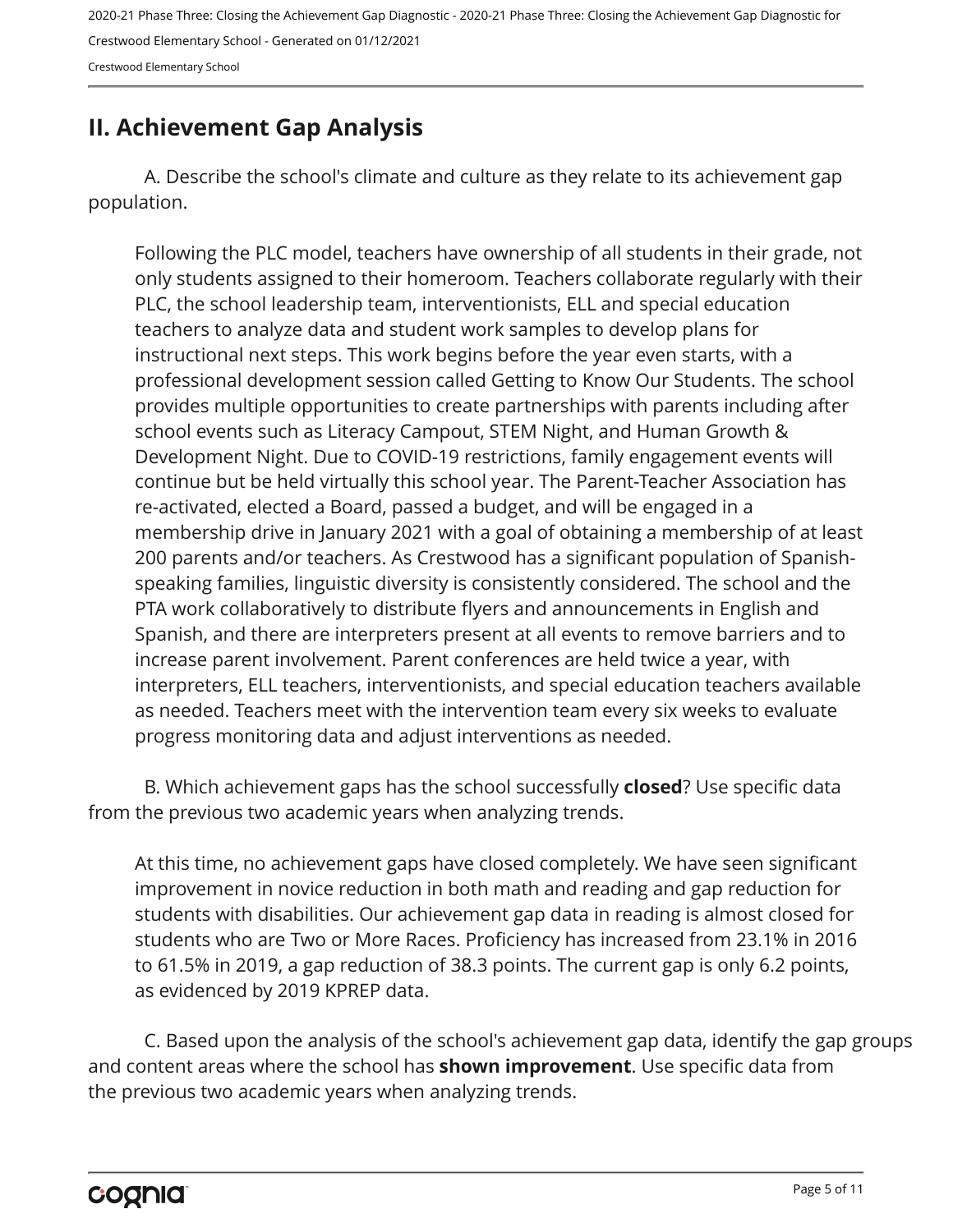Crestwood Elementary School - Generated on 01/12/2021

Crestwood Elementary School

Our achievement gap data shows improvement in reading, math, and writing for students with disabilities. As evidenced by trend data, students with disabilities have increased in reading proficiency from 25% in 2016 to 45.5% in 2019, with a gap reduction of 15 points. The same trend is evident in the area of math as students with disabilities have increased in proficiency from 20.5% in 2016 to 41.8% in 2019, with a gap reduction of 23.9 points. Finally, in writing, students with disabilities have increased in proficiency from 15/4% in 2016 to 35.7% in 2019, a gap reduction of 18.9 points. The achievement gap for students who are Two or More Races has significantly improved in the area of math with proficiency of 28.6% in 2018 increasing to 38.5% in 2019 and a gap reduction of 7.2 points. The achievement gap for students in poverty has improved in reading and math. In reading, students in poverty have increased in proficiency from 39.6% in 2015 to 47.3% in 2019, with a gap reduction of 6.5 points. In math, students in poverty have increased in proficiency from 33.7% in 2015 to 38.5% in 2019, with a gap reduction of 4.9 points.

D. Based upon the analysis of the gap data, identify the gap groups and content areas where the school has **lacked progression or regressed**. Use specific data from the previous two academic years when analyzing trends.

Our greatest areas of concern in achievement gap reduction are with our EL and Hispanic students in all content areas and in social studies and science across all gap groups. It is important to note that there is significant overlap in our EL and Hispanic populations, as 62% of our Hispanic students qualify for EL services. Over 95% of our EL population is also Hispanic. The achievement gap for Hispanic students has grown in both math and reading over the past two years. In reading, proficiency for Hispanic students was 36% in 2018 and decreased to 32.4% in 2019, as achievement data increased for White students over this time period, the gap also increased by 8.4 points. In math, proficiency for Hispanic students was 36% in 2018 with a slight decrease to 35.3% in 2019. Again, due to an increase in achievement for White students, the gap has increased by 3.4 points. The achievement gap for EL students is of even greater concern in both math and reading. In reading, proficiency for EL students dropped from 28.6% in 2018 to 18.2% in 2019 and the gap increased by 13.5 points. In math, proficiency for EL students dropped from 28.6% in 2018 to 22.7% in 2019 with a gap increase of 6.5 points. Finally, all gap groups experienced an increased gap in science and social studies, mirroring our concerns for all students in these two content areas.

E. Describe the processes, practices and/or conditions that have prevented the school from closing existing and persistent achievement gaps.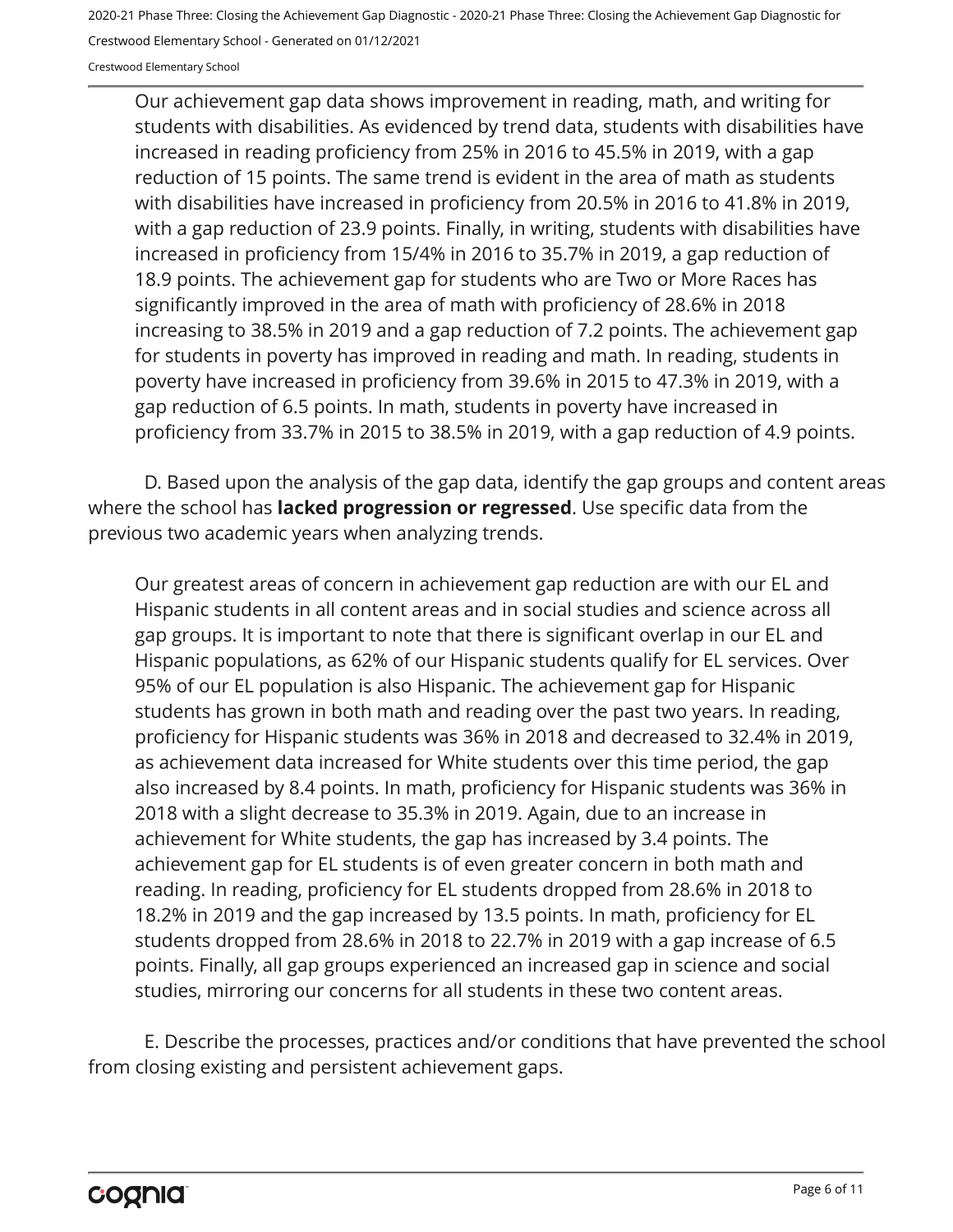Crestwood Elementary School

KCWP 2: Designing lessons with students' cultural needs in mind; ensuring access to Tier 1 instruction for all students. KCWP 4: Using data to monitor students' progress and determine needs

F. Describe the process used to involve teachers, leaders, and other stakeholders in the continuous improvement and planning process as it relates to closing the achievement gap. List the names and roles of strategic partners involved.

Crestwood Elementary utilizes the PLC model to ensure that all staff work in collaboration and have collective ownership of students. Grade Level PLC (K-5th grade teachers, special education & ELL teachers) teams meet weekly to analyze student work samples and common formative assessments to discuss effective instructional strategies. The Intervention Team (principal, assistant principal, math interventionist, reading/math interventionist, reading recovery teachers, mental health consultant and school psychologist) meet weekly to review student progress with Tier III interventions, to monitor academic and behavioral growth of students, and to revise action plans as evidenced by student data. The PBIS team (four teachers, counselor, and assistant principal) meets every two months to conduct learning walks, review behavior data, and revise behavior plans to ensure that student behavior does not impede access to instruction. The Leadership Team (principal, assistant principal, guidance counselor, literacy coach; library media specialist) meet weekly to review student data from all PLC teams as a member of the leadership team is a part of each PLC team. From this evidence (student data, PGP goals, teacher observations and teacher feedback), the Leadership Team determines needs for teachers and students to support teaching, learning and growth. Also the Leadership Team reviews student climate and student referrals to discuss and revise Tier II and Tier III supports for behavior and attendance concerns. Family involvement ensures that consistent collaboration occurs with stakeholders outside of school staff members. The SBDM Council meets monthly to review and discuss academic data including chronic attendance data and concerns. The Council utilizes this information to create its annual needs assessment to make informed decisions regarding allocations of funds to support the needs of the students. Parents are invited to participate in parent-teacher conferences twice a year. Additionally, there are numerous parent nights throughout the year, including Open House, STEM Night, Literacy Campout, and Human Growth and Development Night. Each of these events include interpreters to ensure all parents can access the information. During the 2020-21 school year, these events will be held virtually as needed to respond to COVID-19 health and safety protocols. Not only is information disseminated, but feedback is often collected at these parent events. Finally, there is cross-team collaboration to support the needs of students who are not showing sufficient growth. All students who have been identified as "below benchmark" in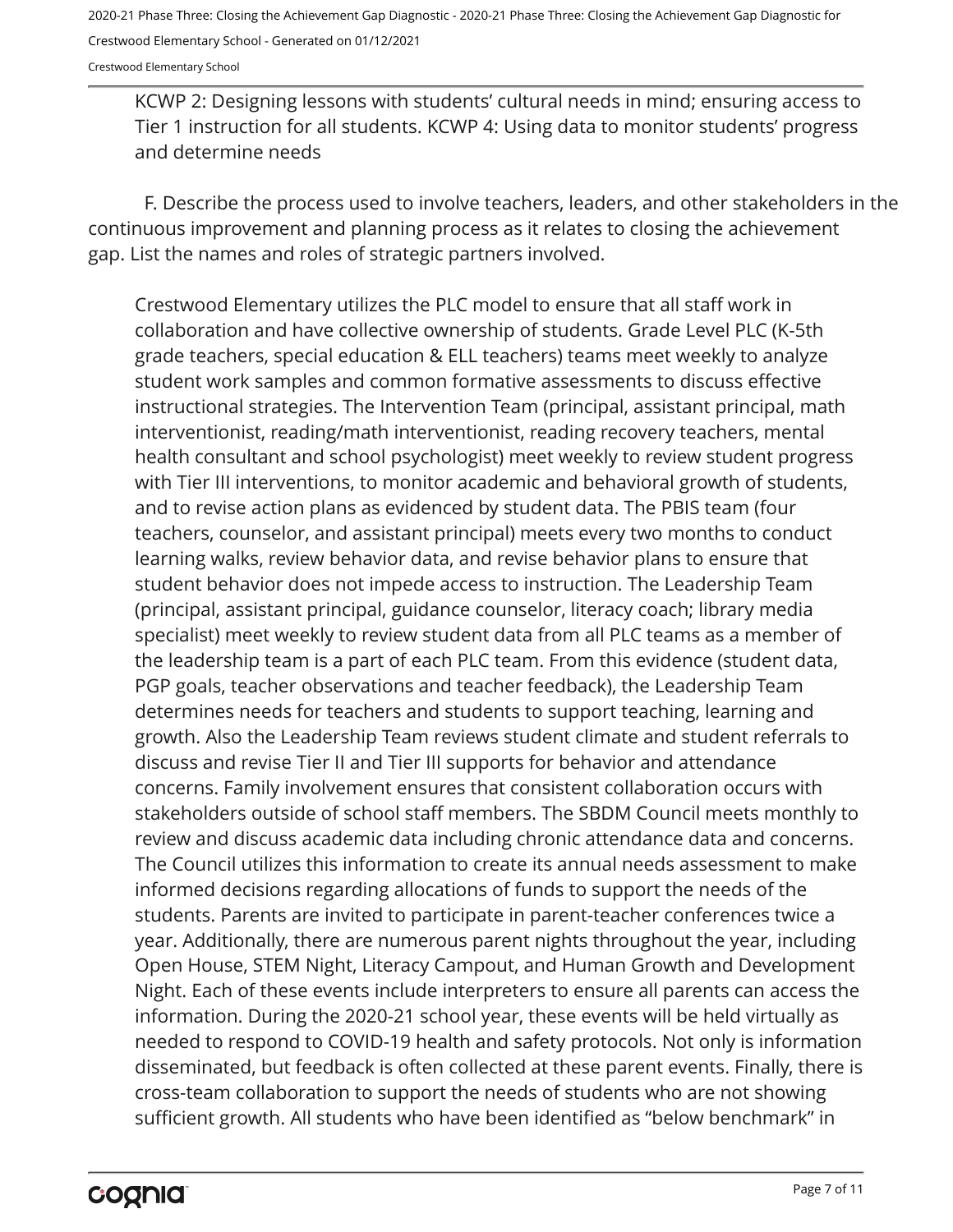Crestwood Elementary School - Generated on 01/12/2021

Crestwood Elementary School

reading or math are receiving services through our Intervention/ESS, ECE, or EL departments. The Intervention/ESS program (daytime and after school program) works with Tier II and Tier III students who need additional support in the area of reading and/math. Students are selected based on universal screener and progress monitoring data analysis completed collaboratively by grade level teams with the support of intervention teachers, ECE teachers, and leadership team members. In the after school CARE ESS program students will be given a pre and post assessment which are aligned to the Kentucky Academic Standards in reading and math. Grade level teams meet to identify priority standards for the after school program based on assessment data and identified student needs. Progress monitoring occurs weekly. At the completion of the CARES program, CARES teachers share student data with their classroom teachers to evaluate progress. The daytime ESS program is evaluated with a biweekly progress monitor. Teachers meet with daytime ESS teachers and members of the leadership team to evaluate progress every six weeks using progress monitoring data, classroom formative and summative assessment data, and universal screener data including both MAP and DRA. ECE and EL teachers develop schedules that allow for common planning with classroom teachers to ensure all students have access to strong core instruction aligned with the Kentucky Academic Standards. They also meet in teams weekly to analyze student progress and identify next steps.

G. Describe in detail the school's professional development plan related to its achievement gaps.

*(Note: School-based decision making councils, or principals in schools where no council exists, are required by KRS 158.649(8) to submit revisions to the school improvement plan describing the use of professional development funds to reduce achievement gaps for review and approval by the superintendent. Superintendents shall report, pursuant to KRS 158.649(9), to the local school board and Commissioner of Education schools failing to meet targets to reduce the gap in student achievement for any student group two years in a row, and improvement plans for those schools will be subject to review and approval by KDE.)* 

The Instructional Practices committee conducts a needs assessment each year beginning with data analysis (DRA, MAP, K-PREP) and teacher survey results. It then makes a recommendation to the SBDM Council regarding priorities for the school's professional development plan. The professional development plan is written with input from the Instructional Practices committee and in alignment with the identified learning needs and goals found in the CSIP. The professional development plan is reviewed, revised, and approved by the SBDM Council annually in May. Next the professional development plan is sent to the superintendent and elementary director for their feedback, revisions, and approval annually. In relation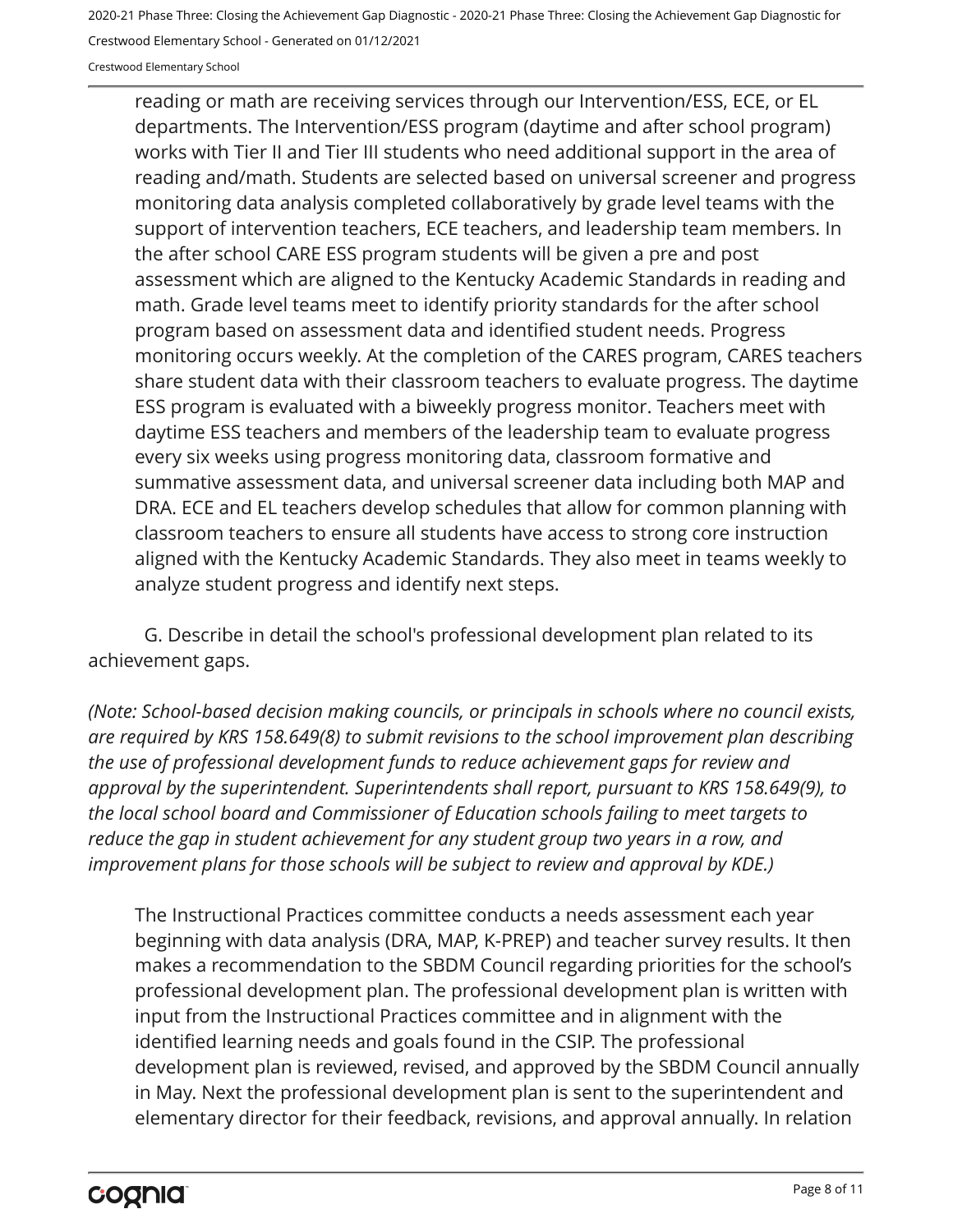Crestwood Elementary School - Generated on 01/12/2021

Crestwood Elementary School

to identified achievement gaps, our professional development plan will specifically focus on Culturally-Responsive Teaching practices and foundational literacy instruction alongside curriculum development in the area of social studies.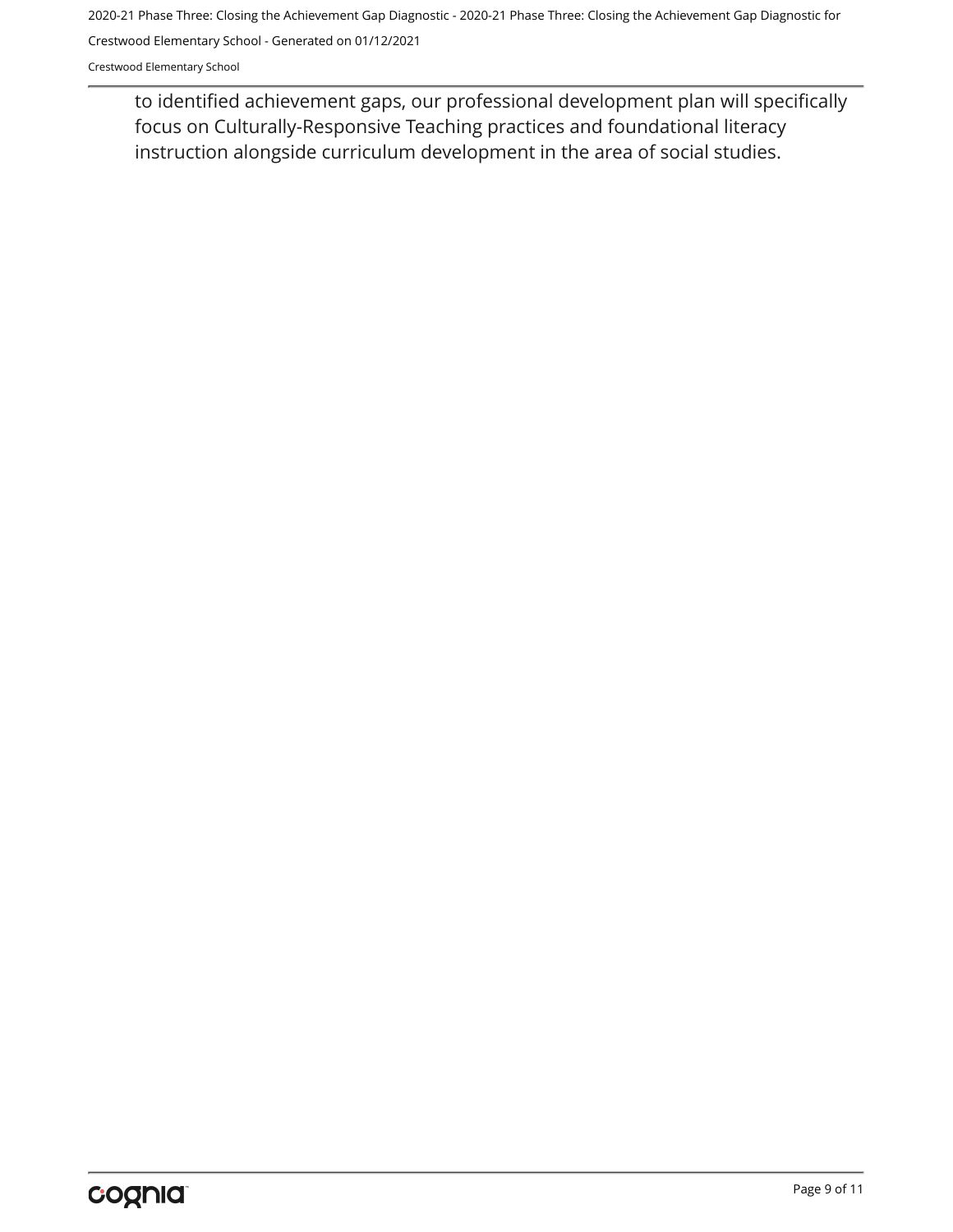### <span id="page-9-0"></span>**III. Planning the Work**

. List all measurable goals for each identified gap population and content area for the current school year. This percentage should be based on trend data identified in Section II and based on data such as universal screeners, classroom data, ACT, and Response to Intervention (RTI). Content areas should never be combined into a single goal (i.e., Combined reading and math should always be separated into two goals – one for reading and one for math – in order to explicitly focus on strategies and activities tailored to the goal).

\*To increase reading proficiency of students with disabilities from 45.5% in 2019 to 60% in 2021. \*To increase math proficiency of students with disabilities from 41.8% in 2019 to 55% in 2021. \*To increase reading proficiency of EL students from 18.2% in 2019 to 40% in 2021. \*To increase math proficiency of EL students from 22.7% in 2019 to 45% in 2021.

.

Step 1: Download the [Closing the Achievement Gap Summary](https://drive.google.com/file/d/0B6i22i6omk4ySmUtTHZuSVRFazQ/view) spreadsheet.

- Step 2: Complete your findings and answers.
- Step 3: Upload the Completed Closing the Achievement Gap Plan Summary spreadsheet.

See the attached spreadsheet

#### **ATTACHMENTS**

**Attachment Name**